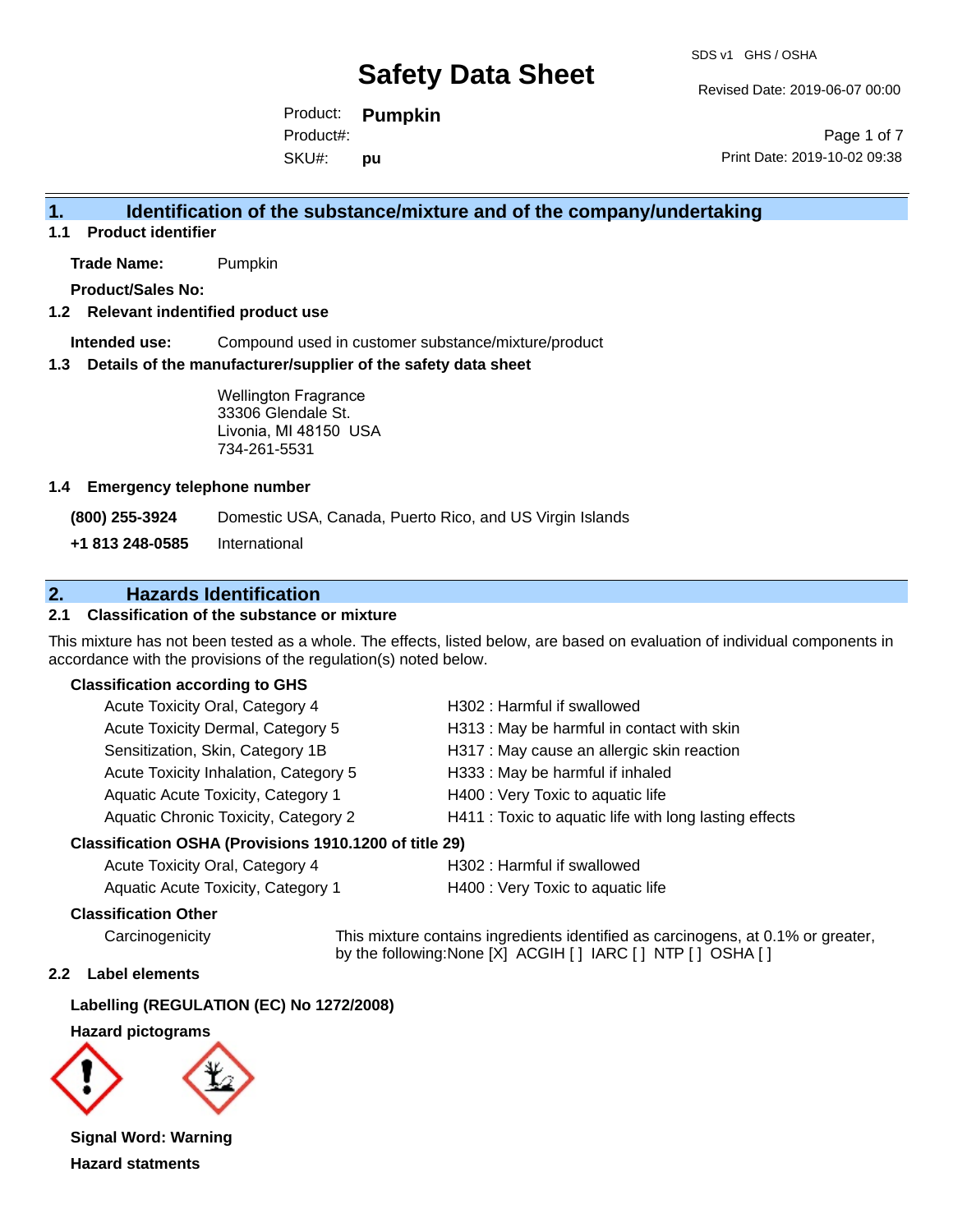#### SDS v1 GHS / OSHA

# **Safety Data Sheet**

Revised Date: 2019-06-07 00:00

| Product:  | <b>Pumpkin</b> |
|-----------|----------------|
| Product#: |                |
| SKU#:     | pu             |

Page 2 of 7 Print Date: 2019-10-02 09:38

| Harmful if swallowed                                                                     |
|------------------------------------------------------------------------------------------|
| May be harmful in contact with skin                                                      |
| May cause an allergic skin reaction                                                      |
| May be harmful if inhaled                                                                |
| Very Toxic to aquatic life                                                               |
| Toxic to aquatic life with long lasting effects                                          |
|                                                                                          |
|                                                                                          |
| Wash hands thoroughly after handling                                                     |
| Do not eat, drink or smoke when using this product                                       |
| Contaminated work clothing should not be allowed out of the workplace                    |
| Avoid release to the environment                                                         |
|                                                                                          |
| IF SWALLOWED: Call a POISON CENTER or doctor/physician if you feel unwell Rinse<br>mouth |
| IF ON SKIN: Wash with soap and water                                                     |
| IF INHALED: Call a POISON CENTER or doctor/physician if you feel unwell                  |
| If skin irritation or a rash occurs: Get medical advice/attention                        |
| Wash contaminated clothing before reuse                                                  |
| <b>Collect Spillage</b>                                                                  |
|                                                                                          |

### **2.3 Other Hazards**

**no data available**

# **3. Composition/Information on Ingredients**

# **3.1 Mixtures**

This product is a complex mixture of ingredients, which contains among others the following substance(s), presenting a health or environmental hazard within the meaning of the UN Globally Harmonized System of Classification and Labeling of Chemicals (GHS):

| CAS#<br>Ingredient          | EC#                                                      | Conc.<br>Range | <b>GHS Classification</b>    |
|-----------------------------|----------------------------------------------------------|----------------|------------------------------|
| 120-51-4<br>Benzyl Benzoate | $204 - 402 - 9$                                          | $70 - 80 \%$   | H302; H313; H400; H411       |
| $121 - 32 - 4$              | 204-464-7                                                | $2 - 5%$       | H303; H320; H402             |
|                             | 3-Ethoxy-4-hydroxybenzaldehyde                           |                |                              |
| $121 - 33 - 5$<br>vanillin  | 204-465-2                                                | $2 - 5%$       | H303; H319                   |
| $97 - 53 - 0$<br>Eugenol    | 202-589-1                                                | $1 - 2%$       | H303; H316; H317; H319; H401 |
| $123 - 11 - 5$              | 204-602-6                                                | $1 - 2%$       | H303; H402; H412             |
| Anisaldehyde                |                                                          |                |                              |
|                             | See Section 16 for full text of GHS classification codes |                |                              |

See Section 16 for full text of GHS classification codes which where not shown in section 2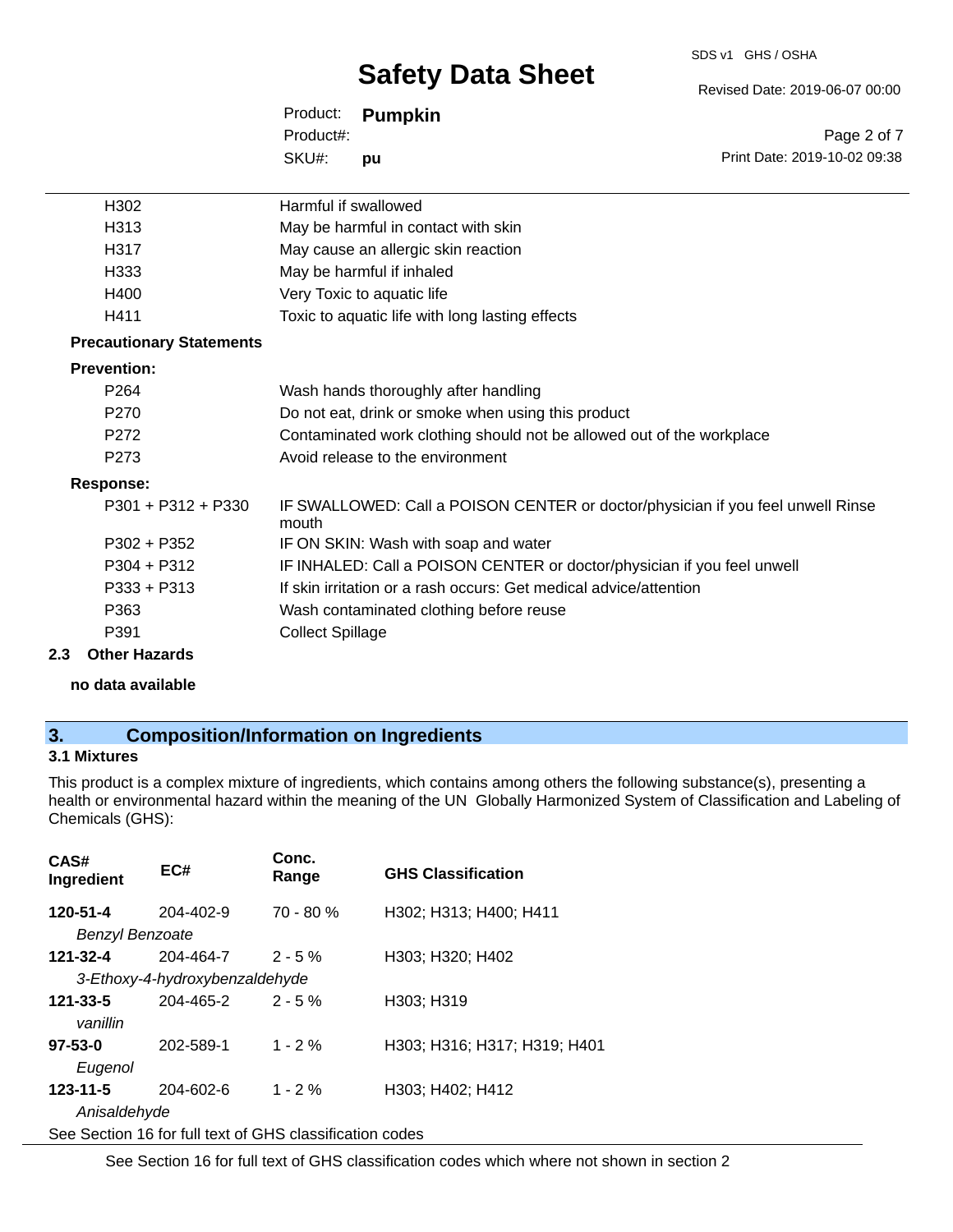Revised Date: 2019-06-07 00:00

Product: **Pumpkin**  Product#:

SKU#: **pu**

Page 3 of 7 Print Date: 2019-10-02 09:38

Total Hydrocarbon Content  $(\% w/w) = 0.55$ 

| $\overline{4}$ .<br><b>First Aid Measures</b>                      |                                                                                                               |  |  |  |  |  |
|--------------------------------------------------------------------|---------------------------------------------------------------------------------------------------------------|--|--|--|--|--|
| <b>Description of first aid measures</b><br>4.1                    |                                                                                                               |  |  |  |  |  |
| Inhalation:                                                        | Remove from exposure site to fresh air and keep at rest.<br>Obtain medical advice.                            |  |  |  |  |  |
| <b>Eye Exposure:</b>                                               | Flush immediately with water for at least 15 minutes.<br>Contact physician if symptoms persist.               |  |  |  |  |  |
| <b>Skin Exposure:</b>                                              | Remove contaminated clothes. Wash thoroughly with water (and soap).<br>Contact physician if symptoms persist. |  |  |  |  |  |
| Ingestion:                                                         | Rinse mouth with water and obtain medical advice.                                                             |  |  |  |  |  |
| Most important symptoms and effects, both acute and delayed<br>4.2 |                                                                                                               |  |  |  |  |  |
| no data available<br><b>Symptoms:</b>                              |                                                                                                               |  |  |  |  |  |
| Risks:<br>Refer to Section 2.2 "Hazard Statements"                 |                                                                                                               |  |  |  |  |  |
| 4.3                                                                | Indication of any immediate medical attention and special treatment needed                                    |  |  |  |  |  |
| <b>Treatment:</b>                                                  | Refer to Section 2.2 "Response"                                                                               |  |  |  |  |  |
| 5.<br><b>Fire-Fighting measures</b>                                |                                                                                                               |  |  |  |  |  |
| <b>Extinguishing media</b><br>5.1                                  |                                                                                                               |  |  |  |  |  |
| Suitable:                                                          | Carbon dioxide (CO2), Dry chemical, Foam                                                                      |  |  |  |  |  |
| <b>Unsuitable</b>                                                  | Do not use a direct water jet on burning material                                                             |  |  |  |  |  |
| Special hazards arising from the substance or mixture<br>5.2       |                                                                                                               |  |  |  |  |  |
| <b>During fire fighting:</b>                                       | Water may be ineffective                                                                                      |  |  |  |  |  |
| <b>Advice for firefighters</b><br>5.3                              |                                                                                                               |  |  |  |  |  |
| <b>Further information:</b>                                        | Standard procedure for chemical fires                                                                         |  |  |  |  |  |

# **6. Accidental Release Measures**

## **6.1 Personal precautions, protective equipment and emergency procedures**

Avoid inhalation and contact with skin and eyes. A self-contained breathing apparatus is recommended in case of a major spill.

### **6.2 Environmental precautions**

Keep away from drains, soil, and surface and groundwater.

# **6.3 Methods and materials for containment and cleaning up**

Clean up spillage promptly. Remove ignition sources. Provide adequate ventilation. Avoid excessive inhalation of vapors. Gross spillages should be contained by use of sand or inert powder and disposed of according to the local regulations.

### **6.4 Reference to other sections**

Not Applicable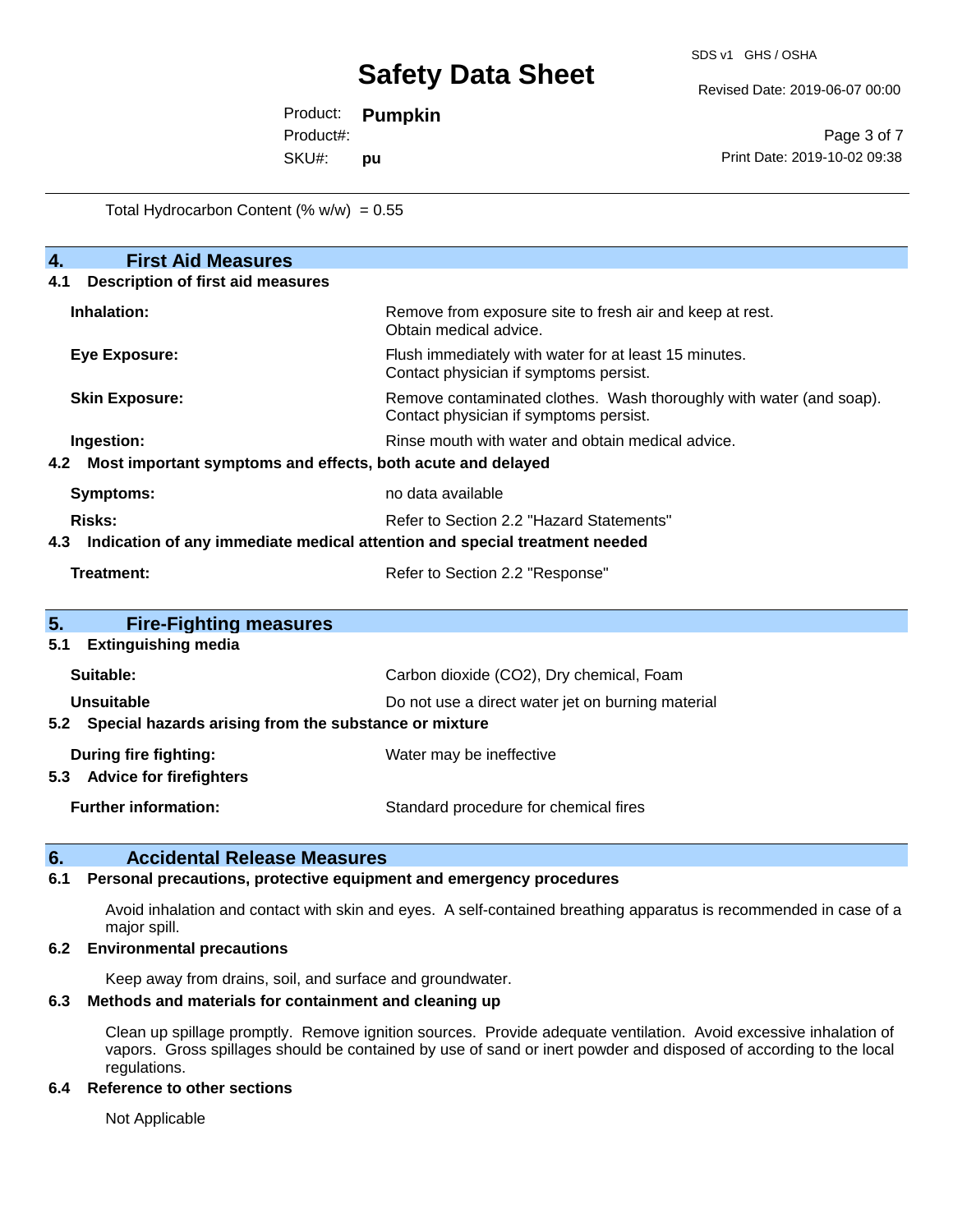Revised Date: 2019-06-07 00:00

Product: **Pumpkin**  SKU#: Product#: **pu**

Page 4 of 7 Print Date: 2019-10-02 09:38

# **7. Handling and Storage**

## **7.1 Precautions for safe handling**

Apply according to good manufacturing and industrial hygiene practices with proper ventilation. Do not drink, eat or smoke while handling. Respect good personal hygiene.

### **7.2 Conditions for safe storage, including any incompatibilities**

Store in a cool, dry and ventilated area away from heat sources and protected from light in tightly closed original container. Avoid uncoated metal container. Keep air contact to a minimum.

## **7.3 Specific end uses**

No information available

## **8. Exposure Controls/Personal Protection**

**8.1 Control parameters**

| <b>Exposure Limits:</b>                               | Contains no substances with occupational exposure limit values.                                                                          |  |  |  |
|-------------------------------------------------------|------------------------------------------------------------------------------------------------------------------------------------------|--|--|--|
| <b>Engineering Controls:</b>                          | Use local exhaust as needed.                                                                                                             |  |  |  |
| 8.2 Exposure controls - Personal protective equipment |                                                                                                                                          |  |  |  |
| Eye protection:                                       | Tightly sealed goggles, face shield, or safety glasses with brow guards and side shields, etc.<br>as may be appropriate for the exposure |  |  |  |
| <b>Respiratory protection:</b>                        | Avoid excessive inhalation of concentrated vapors. Apply local ventilation where appropriate.                                            |  |  |  |
| <b>Skin protection:</b>                               | Avoid Skin contact. Use chemically resistant gloves as needed.                                                                           |  |  |  |

# **9. Physical and Chemical Properties**

### **9.1 Information on basic physical and chemical properties**

| Appearance:                  | Liquid                             |
|------------------------------|------------------------------------|
| Odor:                        | Conforms to Standard               |
| Color:                       | Colorless to Nearly Colorless (G0) |
| <b>Viscosity:</b>            | Liquid                             |
| <b>Freezing Point:</b>       | Not determined                     |
| <b>Boiling Point:</b>        | Not determined                     |
| <b>Melting Point:</b>        | Not determined                     |
| <b>Flashpoint (CCCFP):</b>   | >200 F (93.33 C)                   |
| <b>Auto flammability:</b>    | Not determined                     |
| <b>Explosive Properties:</b> | None Expected                      |
| <b>Oxidizing properties:</b> | None Expected                      |
| Vapor Pressure (mmHg@20 C):  | 0.0250                             |
| %VOC:                        | 0.03                               |
| Specific Gravity @ 25 C:     | 1.0750                             |
| Density @ 25 C:              | 1.0720                             |
| Refractive Index @ 20 C:     | 1.5370                             |
| Soluble in:                  | Oil                                |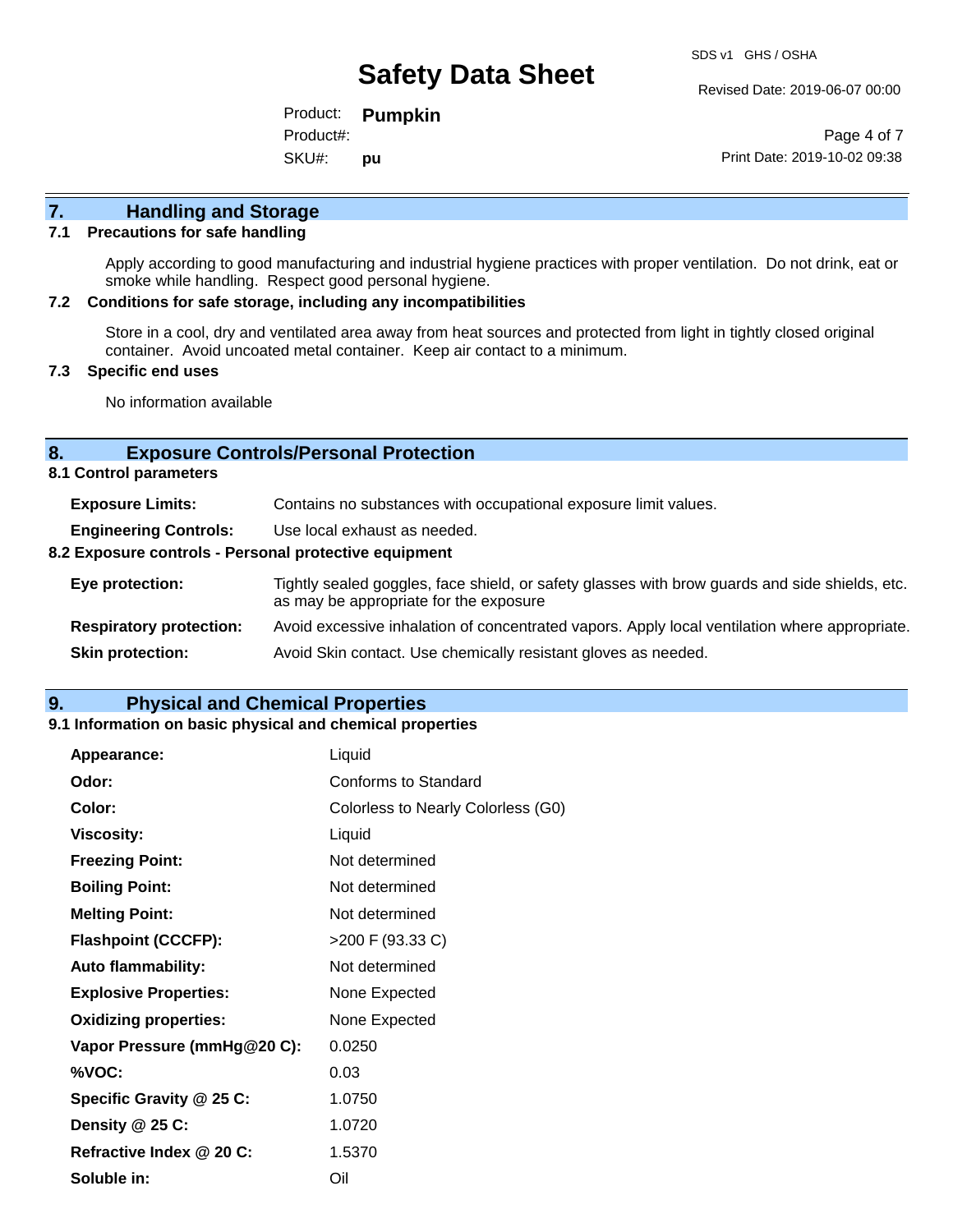Revised Date: 2019-06-07 00:00

Product: **Pumpkin**  SKU#: Product#: **pu**

Page 5 of 7 Print Date: 2019-10-02 09:38

# **10. Stability and Reactivity**

| 10.1 Reactivity                         | None                                               |
|-----------------------------------------|----------------------------------------------------|
| <b>10.2 Chemical stability</b>          | Stable                                             |
| 10.3 Possibility of hazardous reactions | None known                                         |
| <b>10.4 Conditions to avoid</b>         | None known                                         |
| 10.5 Incompatible materials             | Strong oxidizing agents, strong acids, and alkalis |
| 10.6 Hazardous decomposition products   | None known                                         |

# **11. Toxicological Information**

# **11.1 Toxicological Effects**

Acute Toxicity Estimates (ATEs) based on the individual Ingredient Toxicity Data utilizing the "Additivity Formula"

| Acute toxicity - Oral - (Rat) mg/kg                | (LD50: 1862.3022) Harmful if swallowed                   |
|----------------------------------------------------|----------------------------------------------------------|
| Acute toxicity - Dermal - (Rabbit) mg/kg           | (LD50: 4599.3917) May be harmful in contact with skin    |
| Acute toxicity - Inhalation - (Rat) mg/L/4hr       | (LD50: 534.0979) May be harmful if inhaled               |
| <b>Skin corrosion / irritation</b>                 | May be harmful if inhaled                                |
| Serious eye damage / irritation                    | Not classified - the classification criteria are not met |
| <b>Respiratory sensitization</b>                   | Not classified - the classification criteria are not met |
| <b>Skin sensitization</b>                          | May cause an allergic skin reaction                      |
| <b>Germ cell mutagenicity</b>                      | Not classified - the classification criteria are not met |
| Carcinogenicity                                    | Not classified - the classification criteria are not met |
| <b>Reproductive toxicity</b>                       | Not classified - the classification criteria are not met |
| Specific target organ toxicity - single exposure   | Not classified - the classification criteria are not met |
| Specific target organ toxicity - repeated exposure | Not classified - the classification criteria are not met |
| <b>Aspiration hazard</b>                           | Not classified - the classification criteria are not met |

# **12. Ecological Information**

| <b>12.1 Toxicity</b>               |                                                 |  |  |  |
|------------------------------------|-------------------------------------------------|--|--|--|
| <b>Acute acquatic toxicity</b>     | Very Toxic to aquatic life                      |  |  |  |
| <b>Chronic acquatic toxicity</b>   | Toxic to aquatic life with long lasting effects |  |  |  |
| <b>Toxicity Data on soil</b>       | no data available                               |  |  |  |
| <b>Toxicity on other organisms</b> | no data available                               |  |  |  |
| 12.2 Persistence and degradability | no data available                               |  |  |  |
| 12.3 Bioaccumulative potential     | no data available                               |  |  |  |
| 12.4 Mobility in soil              | no data available                               |  |  |  |
| 12.5 Other adverse effects         | no data available                               |  |  |  |
|                                    |                                                 |  |  |  |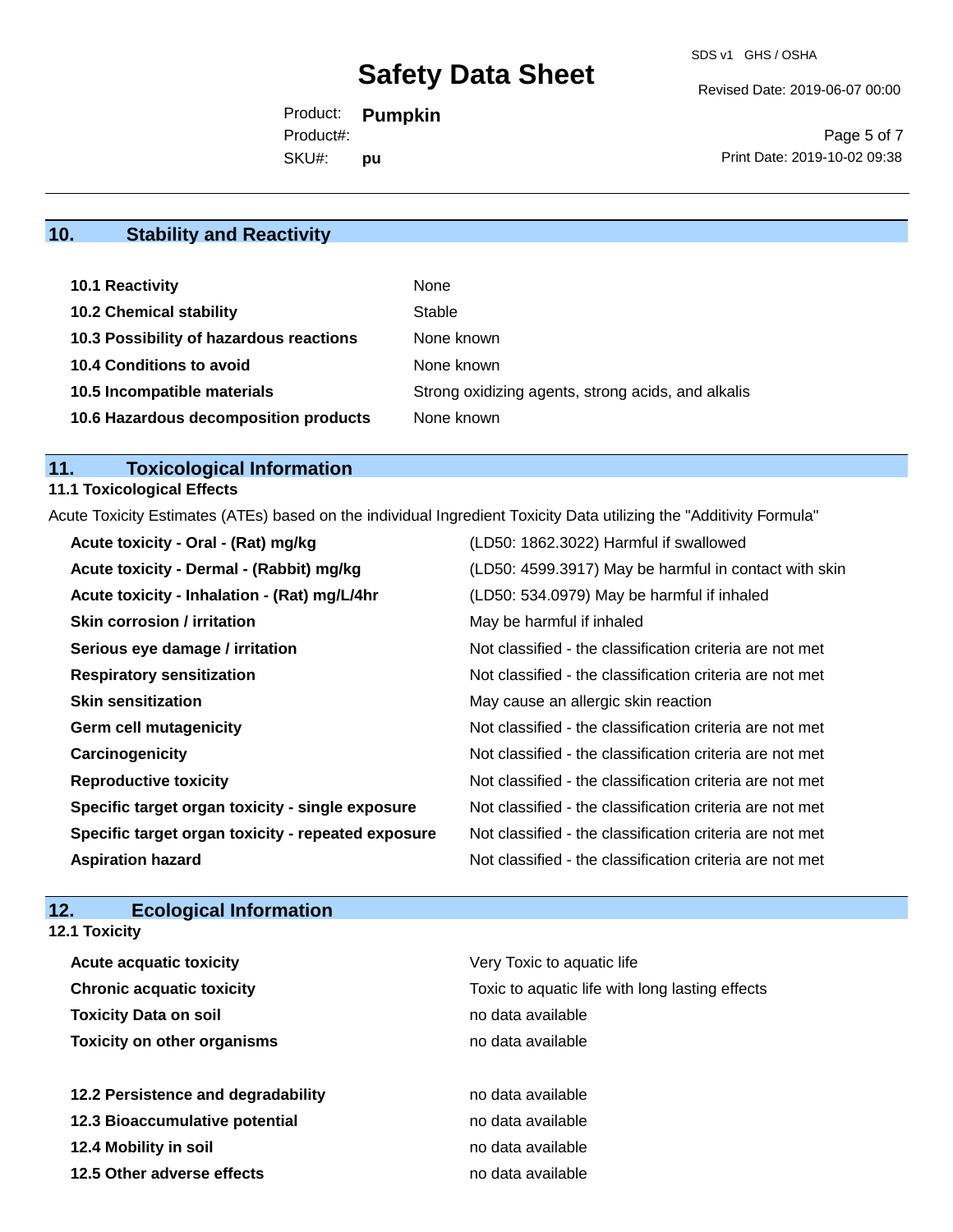Revised Date: 2019-06-07 00:00

Product: **Pumpkin**  SKU#: Product#: **pu**

Page 6 of 7 Print Date: 2019-10-02 09:38

# **13. Disposal Conditions**

#### **13.1 Waste treatment methods**

Do not allow product to reach sewage systems. Dispose of in accordance with all local and national regulations. Send to a licensed waste management company.The product should not be allowed to enter drains, water courses or the soil. Do not contaminate ponds, waterways or ditches with chemical or used container.

# **14. Transport Information**

| <b>Marine Pollutant</b>                                                                     |                                                                                                           | Yes. Ingredient of greatest environmental impact:<br>120-51-4 : (70 - 80 %) : Benzyl Benzoate |                                     |                   |                                                 |               |
|---------------------------------------------------------------------------------------------|-----------------------------------------------------------------------------------------------------------|-----------------------------------------------------------------------------------------------|-------------------------------------|-------------------|-------------------------------------------------|---------------|
| <b>Regulator</b>                                                                            |                                                                                                           |                                                                                               | <b>Class</b>                        | <b>Pack Group</b> | <b>Sub Risk</b>                                 | UN-nr.        |
| U.S. DOT (Non-Bulk)<br>Chemicals NOI                                                        |                                                                                                           |                                                                                               | Not Regulated - Not Dangerous Goods |                   |                                                 |               |
| <b>ADR/RID (International Road/Rail)</b>                                                    |                                                                                                           |                                                                                               |                                     |                   |                                                 |               |
| <b>Environmentally Hazardous</b><br>Substance, Liquid, n.o.s.                               |                                                                                                           |                                                                                               | 9                                   | III               |                                                 | <b>UN3082</b> |
| <b>IATA (Air Cargo)</b>                                                                     |                                                                                                           |                                                                                               |                                     |                   |                                                 |               |
| <b>Environmentally Hazardous</b><br>Substance, Liquid, n.o.s.                               |                                                                                                           |                                                                                               | 9                                   | $\mathbf{III}$    |                                                 | <b>UN3082</b> |
| <b>IMDG (Sea)</b>                                                                           |                                                                                                           |                                                                                               |                                     |                   |                                                 |               |
| <b>Environmentally Hazardous</b><br>Substance, Liquid, n.o.s.                               |                                                                                                           |                                                                                               | 9                                   | $\mathbf{III}$    |                                                 | <b>UN3082</b> |
| 15.                                                                                         | <b>Regulatory Information</b>                                                                             |                                                                                               |                                     |                   |                                                 |               |
| <b>U.S. Federal Regulations</b>                                                             |                                                                                                           |                                                                                               |                                     |                   |                                                 |               |
|                                                                                             | <b>TSCA (Toxic Substance Control Act)</b><br>All components of the substance/mixture are listed or exempt |                                                                                               |                                     |                   |                                                 |               |
| 40 CFR(EPCRA, SARA, CERCLA and CAA)                                                         |                                                                                                           |                                                                                               |                                     |                   | This product contains NO components of concern. |               |
| <b>U.S. State Regulations</b>                                                               |                                                                                                           |                                                                                               |                                     |                   |                                                 |               |
| <b>California Proposition 65 Warning</b><br>This product contains the following components: |                                                                                                           |                                                                                               |                                     |                   |                                                 |               |
| 94-59-7                                                                                     |                                                                                                           | $202 - 345 - 4 \le 62$ ppm                                                                    | Safrole (Natural Source)            |                   |                                                 |               |
| 123-35-3(NF 204-622-5 $\leq$ 49 ppm                                                         |                                                                                                           |                                                                                               | beta-Myrcene (Natural Source)       |                   |                                                 |               |
| $93 - 15 - 2$                                                                               |                                                                                                           | $202 - 223 - 0 \leq 36$ ppm                                                                   | Methyl Eugenol (Natural Source)     |                   |                                                 |               |
| <b>Canadian Regulations</b>                                                                 |                                                                                                           |                                                                                               |                                     |                   |                                                 |               |
| <b>DSL</b>                                                                                  |                                                                                                           |                                                                                               |                                     |                   | 100.00% of the components are listed or exempt. |               |

# **16. Other Information**

### **GHS H-Statements referred to under section 3 and not listed in section 2**

- H303 : May be harmful if swallowed **H316** : Causes mild skin irritation
- H317 : May cause an allergic skin reaction **H319** : Causes serious eye irritation

H320 : Causes eye irritation **H**401 : Toxic to aquatic life